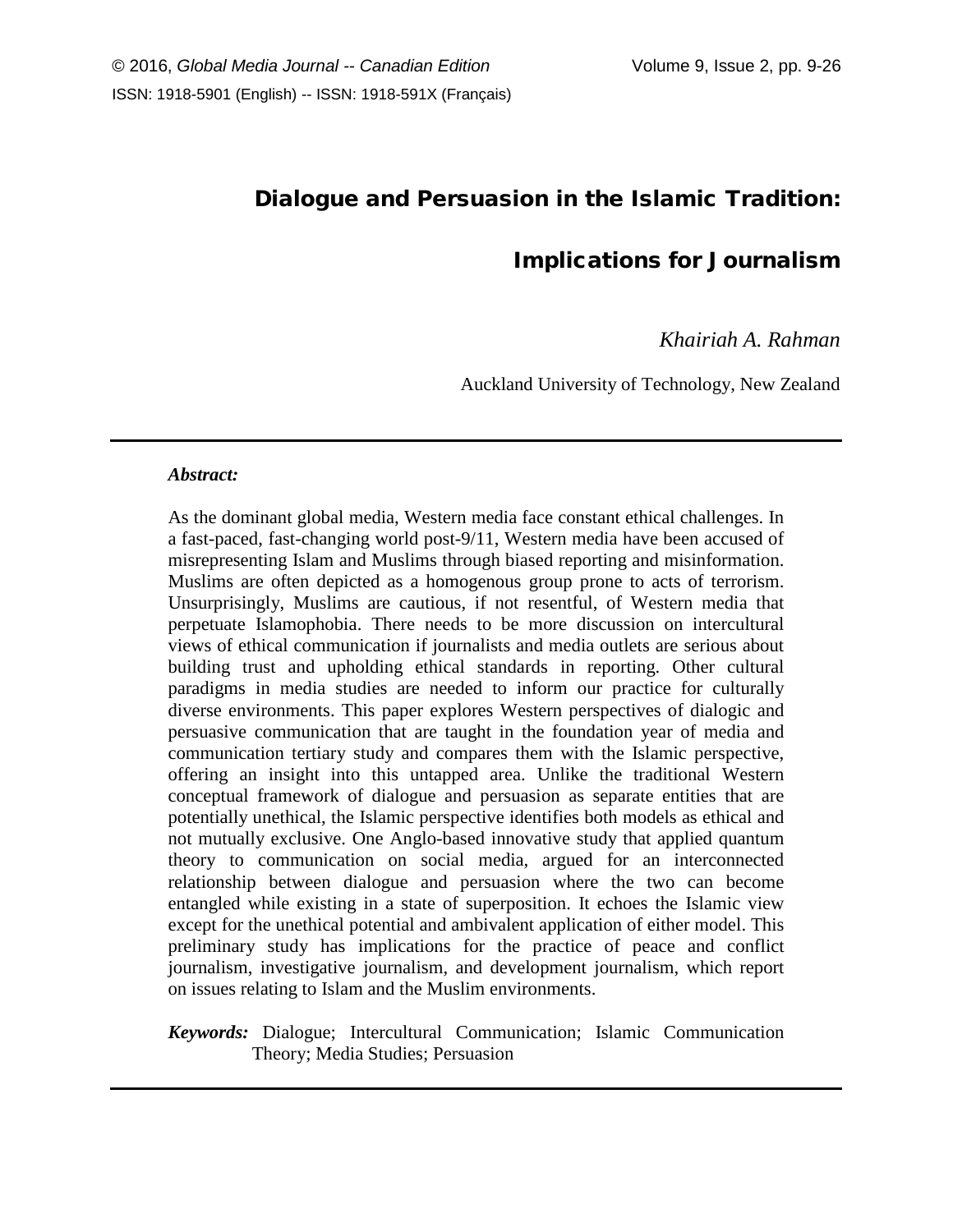### *Résumé:*

En tant que média mondial dominant, les médias occidentaux sont confrontés à des défis éthiques constants. Dans un monde en évolution rapide et en évolution rapide après le 11 septembre, les médias occidentaux ont été accusés d'avoir mal interprété l'islam et les musulmans à cause de rapports biaisés et de désinformation. Les musulmans sont souvent représentés comme un groupe homogène sujet aux actes de terrorisme. Sans surprise, les musulmans sont prudents, sinon ressentiment, des médias occidentaux qui perpétuent l'islamophobie. Il faut avoir davantage de discussions sur les conceptions interculturelles de la communication éthique si les journalistes et les médias sont sérieux quant à l'établissement de la confiance et au respect des normes éthiques en matière de rapports. D'autres paradigmes culturels dans les études médiatiques sont nécessaires pour informer notre pratique sur des environnements culturellement divers. Cet article explore les perspectives occidentales de la communication dialogique et persuasive qui sont enseignées dans l'année de fondation de l'étude tertiaire des média et communication en le comparant avec la perspective islamique, offrant un aperçu de cette zone inexploitée. Contrairement au cadre conceptuel traditionnel occidental du dialogue et de la persuasion en tant qu'entités distinctes qui sont potentiellement non éthiques, la perspective islamique identifie les deux modèles comme éthiques et non mutuellement exclusifs. Une étude novatrice anglo-américaine qui a appliqué la théorie quantique à la communication sur les médias sociaux, a plaidé pour une relation interconnectée entre le dialogue et la persuasion où les deux peuvent s'emmêler tout en existant dans un état de superposition. Il fait écho à la vue islamique à l'exception du potentiel contraire à l'éthique et de l'application ambivalente de l'un ou l'autre modèle. Cette étude préliminaire a des répercussions sur la pratique de la paix et du journalisme de conflit, sur le journalisme d'investigation et sur le journalisme de développement, qui rendent compte des questions relatives à l'islam et aux milieux musulmans.

*Mots-clés:* Dialogue; Communication interculturelle; Études des medias; Persuasion; Théorie de la communication Islamique

#### **Introduction**

The Western media today face criticism for their group agendas, manipulation of stories, and unethical means of obtaining information. They have been criticized for unbalanced, prejudicial, and unfair reporting—particularly when reporting on non-Western or non-white cultural groups. Negative stereotyping and internal attributions often characterize such reporting, revealing the media agenda and the cultural prejudice of the reporter. The Rupert Murdoch *News of the World* debacle and the infamous "weapons of mass destruction" propaganda reinforce the idea that the media are controlled, mismanaged, and serve as publicity machinery for political manipulation of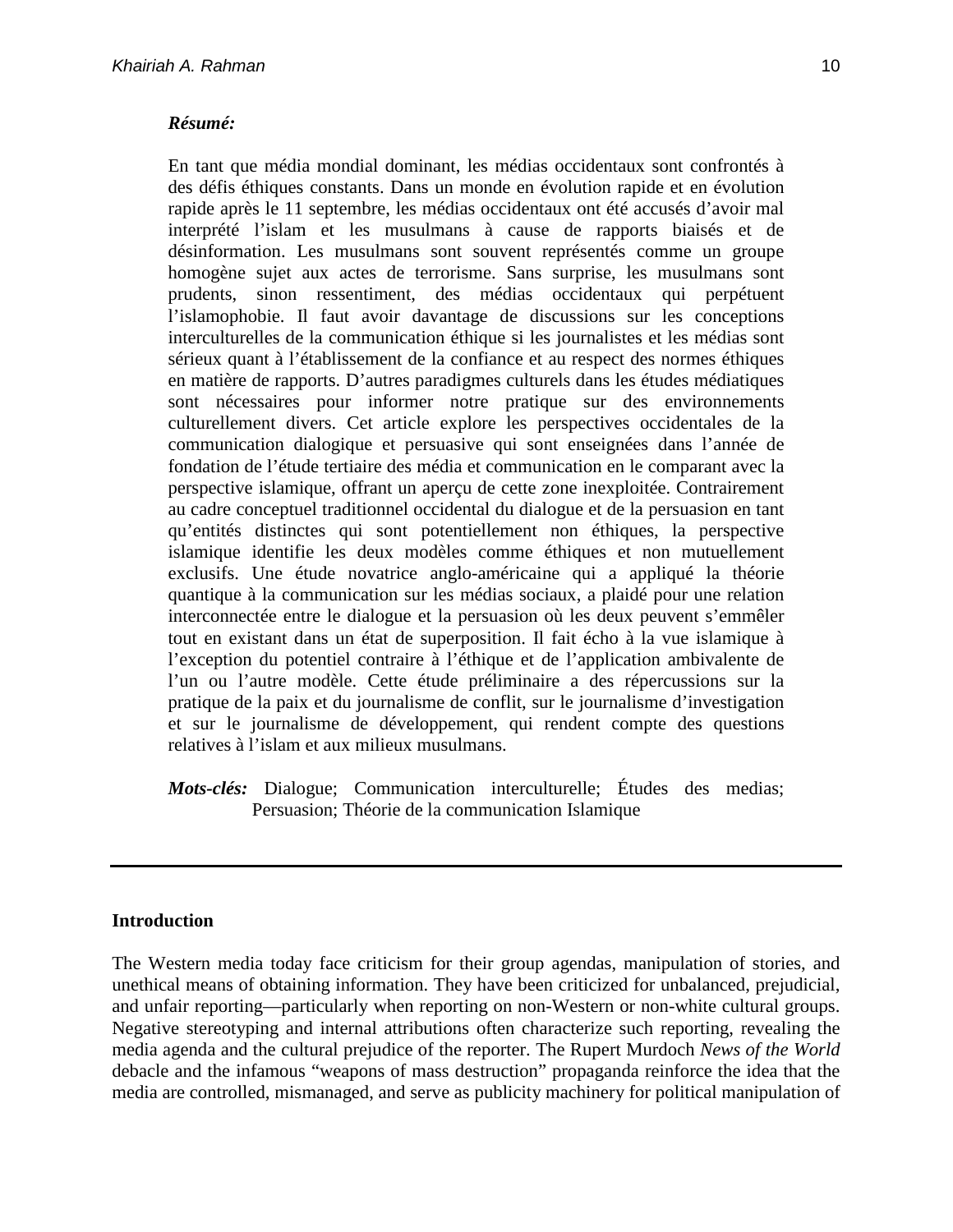the masses. Exposed unethical conduct and deceit in news stories have dashed public confidence in the media. According to the 2014 Edelman Trust Barometer report, of 27 surveyed nations "nearly 80 percent of countries reported trusting media less over the last year".

Research shows a direct link between displays of racial bias by in-groups and the negative attributes perpetuated in media of the out-groups (Gorham, 2006). Media studies also highlight that post-9/11, Western media have played their part in categorizing Muslims as a largely homogeneous "terror" group, laying the foundation for Islamophobia (e.g., Alghamdi, 2015; Drury, 2010; Eid & Khan, 2011; Ishak & Solihin, 2012; Kabir, 2007; Perigoe & Eid, 2014; Terzis, 2014). While there are some attempts to present an objective portrayal of Muslims, "the dominant portrayals tend to be negative" (Eid, 2014: 99). In such an environment, it is not surprising that Muslim media consumers and sympathizers distrust news stories from Western media, dismissing the media's reputation for delivering accurate, fair, and balanced stories. With globalization and rising interests in the Arab world, media stories and sources will continue to be cited from a largely Muslim population. A 2015 report by Pew Research Centre, projected that "by 2050, Muslims will be nearly as numerous as Christians" (Lipka & Hackett, 2015, April 23). In addition, the world's Muslim population of 1.6 billion people in 2010 is projected to increase by 35% in the next 20 years (DeSilver, 2013, June 7), making Muslims a significant global consumer of the media. In light of this, it would be prudent for the media industry to mend their frayed reputation and repair the fraught relationship with their Muslim audience.

Arguably, the media are also not homogenous. While journalism could fall under the power of political influence and serve as the government's publicity machinery, it has the potential to break away from stereotyping and instead, report ethically (Terzis, 2014). Such reporting is the beacon for serious journalism; the kind that responsibly investigates, uncovers, and presents an insight towards the improvement of society, even in conflict situations. In his discussion of media education and its impact on journalism in the pacific, Robie (2014) proposes the inclusion of peace or conflict-sensitive journalism:

Peace journalism or conflict-sensitive journalism education and training ought to provide a context for journalists to ensure that both sides are included in reports. The reporting would also include people who condemn the violence and offer solutions. Blame would not be levelled at any ethnicity. But the reporting would constantly seek to explain the deeper underlying causes of the conflict. This approach to journalism surely could offer some hope of conflict resolution in the Pacific and a more peaceful future.

(Robie, 2014: 315-316)

This approach can be challenging for the novice reporter, as it requires the application of two communication approaches: an understanding of the affected communities through dialogue, and a persuasive presentation of their plight. Such reporting excludes opinion pieces that discount the input of affected communities to be represented in the media. Reporting out of a vacuum of ignorance is hardly credible. In intercultural interview situations, the appropriate interpersonal communication approaches play a critical role in building trust and developing relationships.

Traditionally, two conceptual communication approaches are often debated in terms of perceived opposites—dialogic and persuasive communication—with the former deemed to be the ideal model while the latter is regarded as potentially unethical (Grunig, 1992). Contrastively, in her application of quantum theory to communication, Theunissen (2015) proposed that the two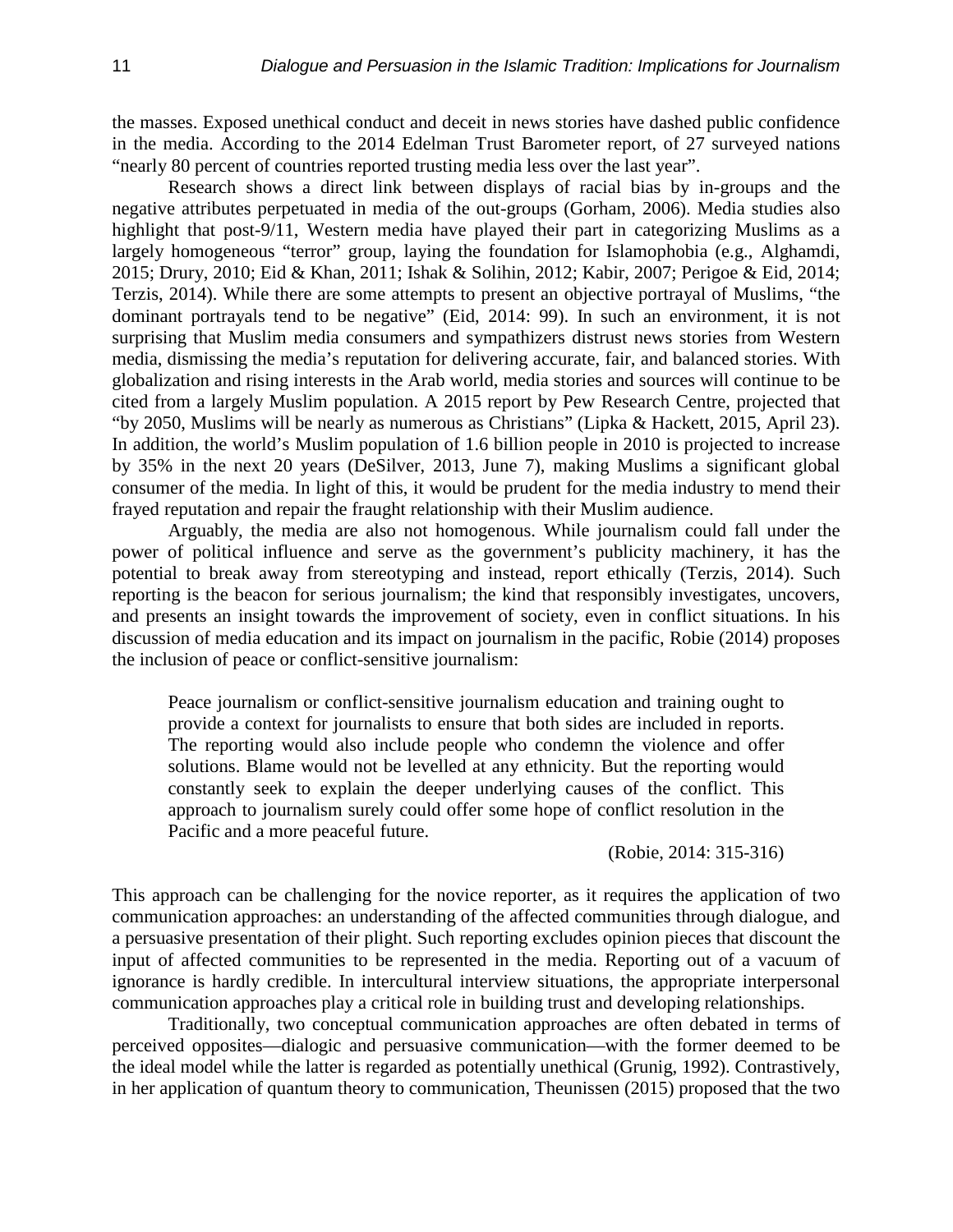approaches are not mutually exclusive and exist in a "superposition" in that they can exist "concurrently". Other discussions on dialogue and persuasion argue for the ethical and unethical qualities of both models, affirming that ethical conduct in the use of these models is a matter of choice (e.g., Fawkes, 2007; Messina, 2007; Theunissen & Noordin, 2011). While theorists continue to debate the roles, relevance, and significance of either model from the secular perspective, there is limited theoretical discussion from the non-Western and religious standpoint. In particular, with the many negative portrayals of Muslims in the media, a discussion of the Islamic perspective is timely. An understanding of the shared and different Western-Islamic viewpoints relating to dialogue and persuasion would inform journalism research and reporting in Muslim environments.

The point of comparing the two viewpoints is not to create a false dichotomy, since the Western world and Islam share socio-historical ties. Also, there are increasingly more Muslims living in Europe, sparked by the refugee situation from the Syrian crisis. Islam is also part of the Abrahamic faith and shares some common beliefs with Judaism and Christianity, such as the concept of angels, heaven, and hell. The main reason for a Western-Islamic comparison is to have a starting point for looking at mainstream communication theories in tertiary studies and how these differ from an alternative perspective. Since media students' understanding of theories is shaped and developed during their tertiary years, it is likely to have an impact on their practice. Current theories tend to originate from Western scholars based in Anglo-centric studies. These theories are taught in international undergraduate programs, suggesting "one-size fits all". A study of alternative theories is necessary to expand current thinking and include diverse worldviews. The focus of this study is a comparative analysis and discussion of dialogue and persuasion from the Western and Islamic perspectives and the implications of this in three areas of journalism reporting: conflict and peace journalism; investigative journalism; and development journalism that report on issues relating to Islam and the Muslim environments.

## **Identifying the Islamic Tradition**

Islam has been described as a way of life with prescribed ways of living and behaving from dietary regulations and usury prohibition to self-conduct and the treatment of others. As a religion belonging to people of diverse cultures, its practices may take on local manifestations such as dress style and cuisine variations. However, group cultural practices that have been institutionalized as part of cultural identity are often superimposed as religious requirements, blurring the lines of religion and culture. Islam, for example, has been blamed for genital mutilation of women, a practice upheld by certain cultures whose members are Muslims, although such a practice is not supported by, nor rooted in, Islamic teachings. Despite such differences, Muslims worldwide have a shared understanding of the Islamic practices that are based on the Holy Qur'an (the verbatim word of God) and the Hadiths (accounts of Prophet Muhammad's practices). As noted by Beekun and Badawi, both the Qur'an and Hadiths, as primary sources, "offer broad principles and guidelines for conducting Islamic life" (2005: 133).

For the purpose of this paper, the Islamic tradition refers to the views and opinions of Muslim scholars and communication academics that share a reliance on the two sacred Islamic documents: the Holy Qur'an and Hadiths. Material for this preliminary study was gathered from three main sources: the first Islamic Public Relations Conference in Kuala Lumpur in 2011, which highlighted aspects of communication theory and practice in Islam, based on the Qur'an and Hadiths; public discussions by Muslim scholars and academics about dialogue and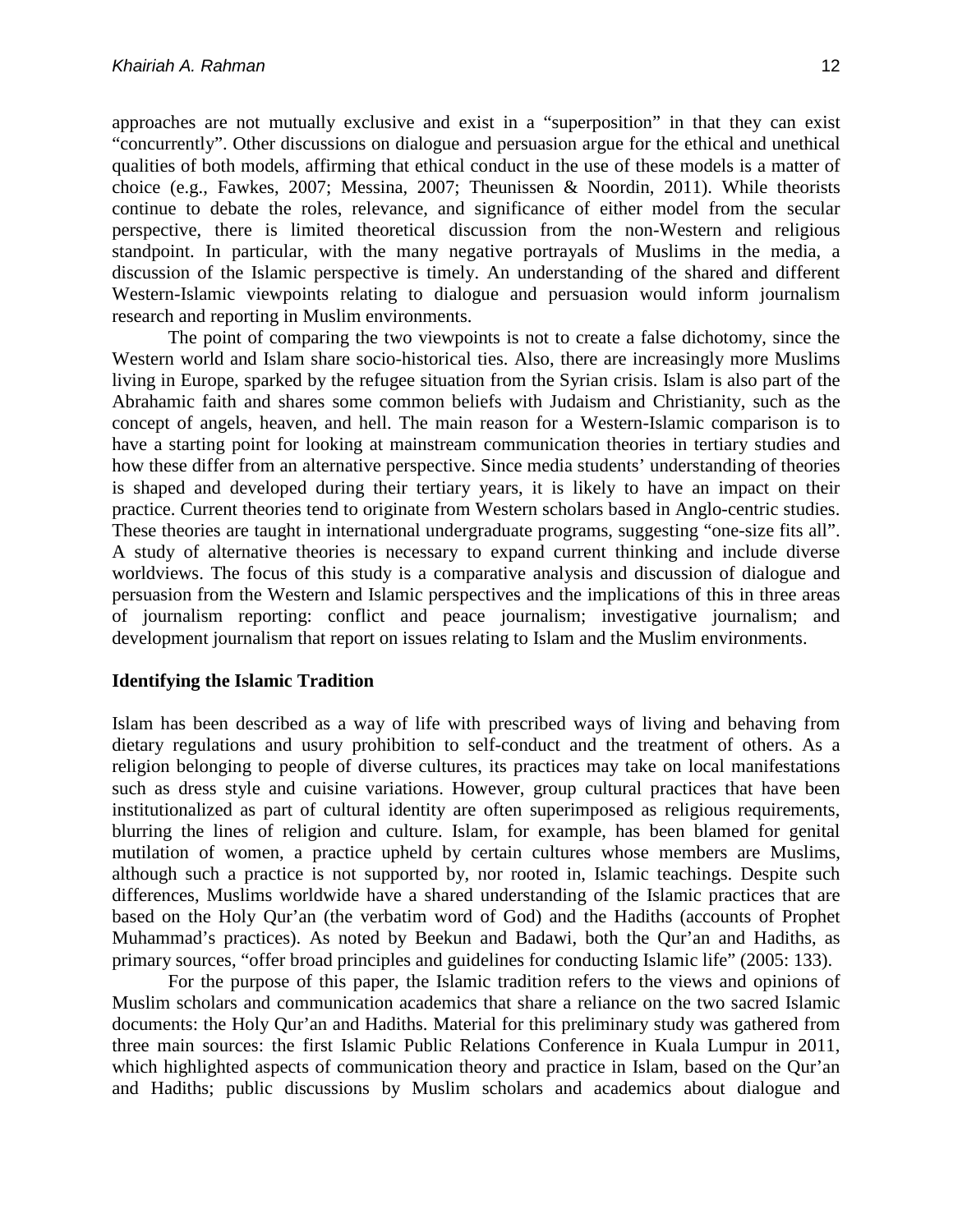persuasion in Islam; and a literature review of dialogue and persuasion from both the Islamic and Western perspectives. Following a discussion of the Western mainstream views and the Islamic perspective, a comparative analysis is drawn with a visual illustration to capture the shared and diverging features of each. The Islamic view is then applied to journalism reporting within the scope identified to demonstrate how theory can inform practice.

#### **Dialogue and Persuasion in Western Communication Literature**

The Western perspective applies to mainstream communication literature. This refers to ideas that are long-held beliefs in communication study, often quoted in English-medium communication textbooks and taught to students of communication and media studies in their foundation year. They embody Western philosophy, American and European, which to a large extent continues to influence the understanding of communication theories today. Communication practitioners trained in media studies also hold such mainstream ideas.

Much of the traditional Western notions of dialogue are derived from the work of Martin Buber, a Jewish philosopher whose famous book, *I and Thou*, originally written in 1923, has provided the groundwork for a conceptual framework of dialogue as opposed to monologue (persuasion). Simplistically, dialogue is described as the ideal form of communication while persuasion is not. Dialogue is inclusive and empathetic as promoted by Buber's I-thou relationship rather than I-it, where there is distancing and objectification of the communication partner (Kent & Taylor, 2002). The I-thou relationship requires one to completely engage in the experience so that truth, understanding, and a common ground are established. Between people, this common ground may even be an agreement to disagree. Buber's dialogic philosophy also includes the potential for an "I-thou" spiritual relationship, with God being the ultimate and eternal "thou" (Buber, 1970). In this respect, dialogue can be seen as a religious act that connects one with God's creation and ultimately with the divine.

In public relations literature, dialogue is often associated with two-way symmetrical communication, which suggests equal and open communication flow, creating balance, harmony, and mutual understanding between communication participants (Grunig, Grunig & Dozier, 2006). Dialogue also encourages listening and requires participants to give up control of the communication process and predetermined outcomes and be prepared to change. Kent and Taylor (2002) view dialogue as a product rather than process since it achieves certain results such as sympathy, satisfaction, and trust—all of which are essential for relationship building. Theunissen and Rahman (2011) noted that the authors of communication textbooks mention "dialogue" in the context of relationship-building, "conversation", and "symmetry", reinforcing the idea that dialogue results in a balanced exchange and is thus the best mode of communication for practitioners. They note the absence of a clear definition and explanation of dialogic theory in tertiary textbooks, identifying this as a possible cause for some confusion in practice-held beliefs. For example, in their study of 78 Asia-Pacific communication practitioners, out of whom 87% had formal training in communication studies, Theunissen and Rahman found that while practitioners were prepared to engage in dialogue and adjust their views, they also felt the need to be in control and reported their roles as being generally more persuasive than dialogic.

In contrast to dialogue's ideal status, persuasion is viewed negatively. It relates to Buber's (1970) idea of monologue, where the message is strategic and the audience is used to achieve an expected outcome. This idea is often repeated in subsequent discussions on persuasion. In their seminal work on communication models, Grunig and Hunt (1984) link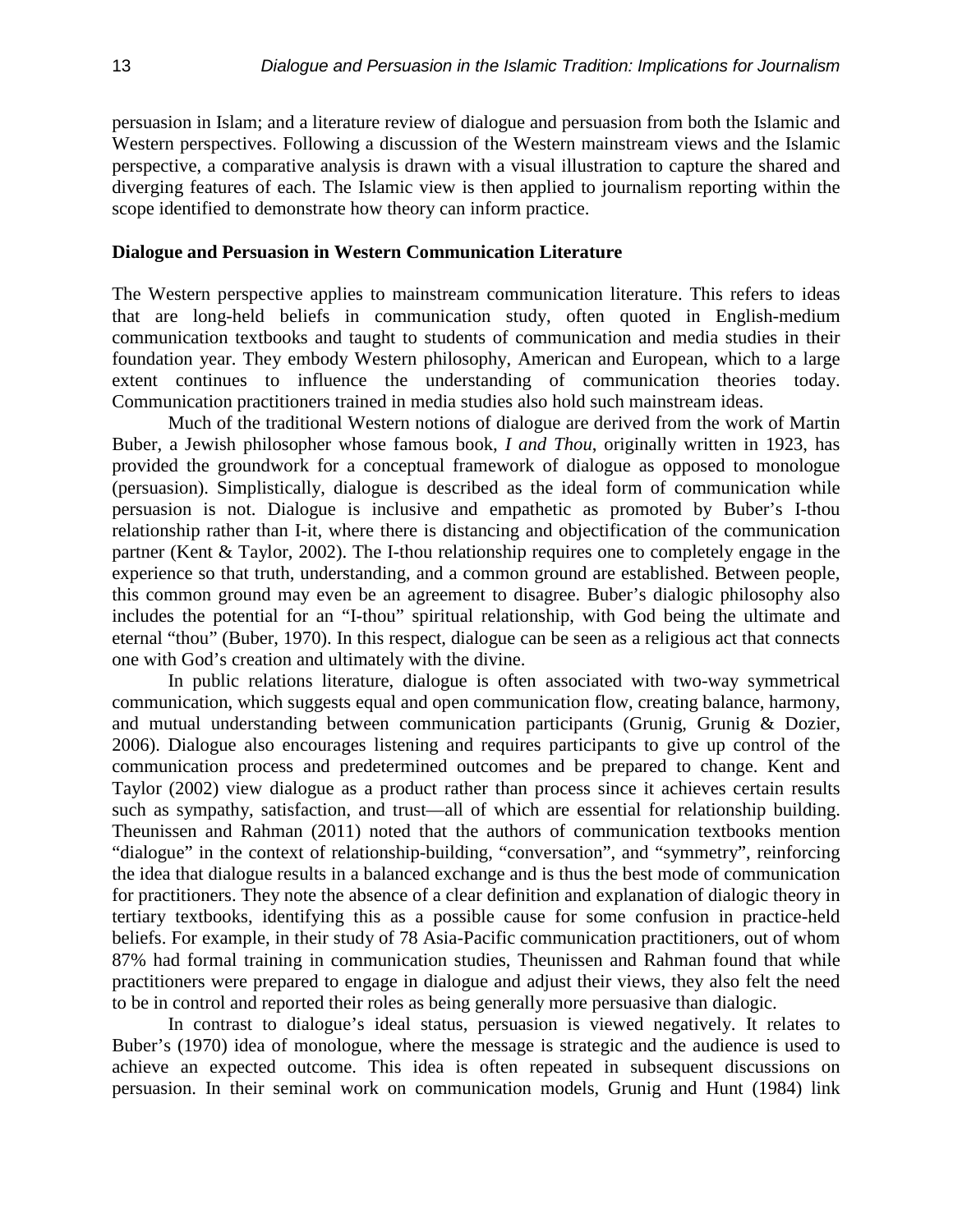persuasion to propaganda, which is considered unethical since truth is not essential. Whereas propaganda is one-way communication, persuasion is described as two-way asymmetrical communication, where communication between two participants is unbalanced with the practitioner having greater control and an unfair advantage in the communication process. This makes it less ideal than the two-way symmetrical communication that promotes mutual understanding and is therefore seen as more ethical and effective. Grunig's (1992) Excellence Theory further supports this idea, confirming the marginalization of persuasion as a communication approach. Yet scholars and communication practitioners repeatedly reinforce the critical role of persuasion in practice (e.g., L'Etang, 2007; Mersham, Theunissen & Peart, 2009; Seitel, 2011). In their study of Asia-Pacific communication practitioners Theunissen and Rahman (2011) noted that persuasion was used more than dialogue in practice although practitioners believed that communication with stakeholders should be dialogue-driven to establish relationships. A majority also felt that their managers saw persuasion as playing a more central role than dialogue. Guth and Marsh (2011) cited similar responses in their study in the U.S. where two-thirds of surveyed practitioners saw their role as fostering mutual understanding but only one-third thought that their managers would agree with their view. There is clearly a disjunction between what practitioners reflect to be the ideal approach and what is done in practice. The Western version of dialogic understanding struggles with the dialogic ideal and its impracticality. Dialogue is seen as a harmonious process where all parties come with no persuasive content, expecting no predetermined outcome, yet achieving mutually satisfying results. Often, Western-trained communication professionals are confused by the theoretical distinctions of dialogue and persuasion, promoting dialogue as the "ideal" and best way, but preferring persuasion as the more effective and practical approach (Theunissen & Rahman, 2011).

An Anglo-based study by Theunissen applying quantum theory to describe dialogue and persuasion on social media aimed "to challenge the notion that dialogue is (and should be) the preferred style of communication" (2015: 6). It argued for the Per-di model where "persuasion and dialogue are in fact entangled" and although theoretically, both have the potential to exist concurrently, only one style is likely to be used at a time "because of limited human abilities" (Theunissen, 2015: 16). The Per-di principle posits that because social media communication is complex and unpredictable, dialogue and persuasion will exist in a state of "superposition", where either is possible and each affect the other like wave particles. For example, when there are low levels of trust in unethical dialogue (Theunissen & Rahman, 2011), persuasion may be needed to improve the relationship. The point is neither dialogue nor persuasion is better than the other; each addresses the reality of the relationship. Although the Per-di model suggests an "interaction" between dialogue and persuasion, both models are still applied one at a time and while related, each appears distinct, but with potential for both ethical and unethical use.

Traditionally, persuasion was viewed negatively but more recent literature presents persuasion in a promising light. Drawing on various disciplines such as ethics and political philosophy, critical theorists debate the ethics of persuasion and suggest models for auditing its ethical components (e.g., Fawkes, 2007; Messina, 2007). The general argument in support of persuasion is that it is central to human communication since all messages are loaded with meaning and serve a purpose. Persuasion is seen as a natural way to achieve a desired outcome and is not inherently unethical. When the acts of influencing another "suppress an individual's adequately informed, rational, reflective judgement", it is propaganda at work rather than persuasion (Marlin, 2002: 22). In her compilation of the various definitions of persuasion,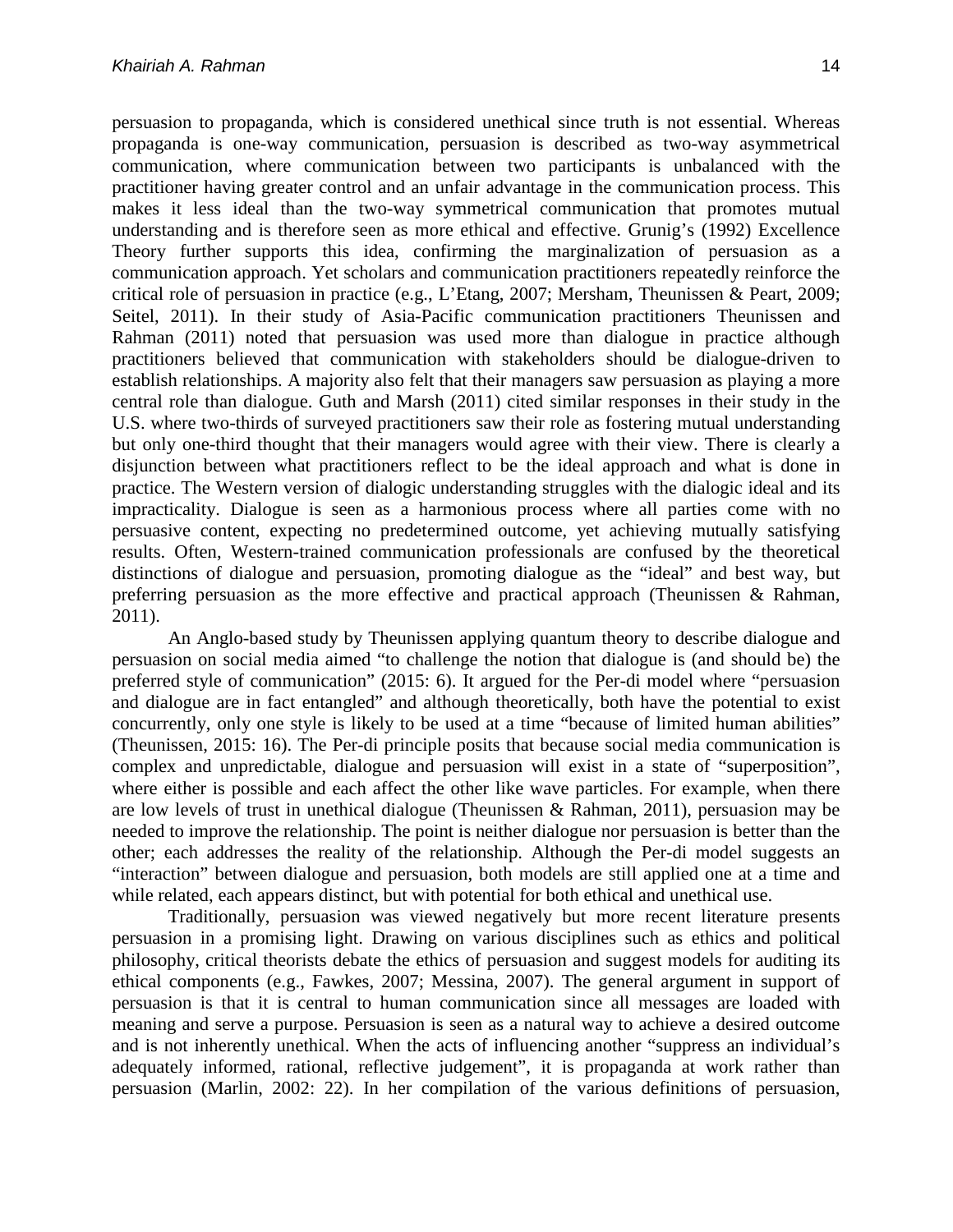Fawkes (2007) identifies freedom of choice in the audience's judgements as a common feature, a direct contrast to the "suppression" of the audience's action and reaction found in propaganda. Borrowing from Marlin's (2002) definition, Messina (2007) discusses the idea of ethical persuasion and defines it as:

An attempt through communication to influence knowledge, attitude or behaviour of an audience through presentation of a view that addresses and allows the audience to make voluntary, informed, rational and reflective judgements.

(Messina, 2007: 33)

Additionally, Fawkes' definition of persuasion also includes Aristotle's "ethos (the credibility or charisma of the speaker), logos (the nature of the message), pathos (the response of the audience)" (2007: 317). This explains why practitioners are able to identify and report on its wide use in practice.

Despite dialogue's reputation as the ideal communication approach, it has clearly fallen short of practical application. Theunissen and Noordin questioned dialogue's ability to serve an organization's interest and postulate that dialogue "should not be seen as superior to persuasion" (2011: 5). The objection against dialogue as an ideal communication approach has to do with its abstract and complex nature. In order for dialogue to take place, the environment for dialogue needs to be neutral and conducive to all participants. Also, the suspension of preconceived outcomes would mean that there is potential for disagreement and disharmony. Additionally, dialogue is seen as impractical since an equal balance of power between participants is unrealistic. Also, disclosures through honest and transparent communication would expose participants to risks of manipulation (e.g., Kent & Taylor, 2002; Theunissen & Rahman, 2011) in a dialogic exchange. Clearly, from the Western perspective, both dialogue and persuasion have the potential to be ethical or unethical, and positive or negative. Mainstream ideas about these conceptual approaches vary, suggesting that ethical communication choices depend on the purpose and conscience of the practitioners concerned. This may explain the need for a code of ethics in professional journalism bodies worldwide.

## **Dialogue and Persuasion from the Islamic Perspective**

From a religious standpoint, both dialogue and persuasion are used as ethical approaches in Islamic missionary work or "dawah". Dawah, which literally means "invitation", is regarded as an act of worship, informing people about the religion rather than manipulating or forcing them into it. According to Maulana Wahiduddin Khan, an Islamic scholar, propagation of the faith in Islam requires dialogic communication, which has to do with empathy, forming relationships and engagement with others:

Dialogue is inextricably linked with Islam. Islam is a *dawah* mission. The *dawah* mission in itself is a dialogue. *Dawah* mission requires interaction with people; it needs discussion. *Dawah* mission necessitates one to think about others. (Khan, 2014, February 4)

Khan (2014, February 4) also notes that the Qur'an recommends establishing a common ground between communication participants as the starting point for dialogue: "Say, 'People of the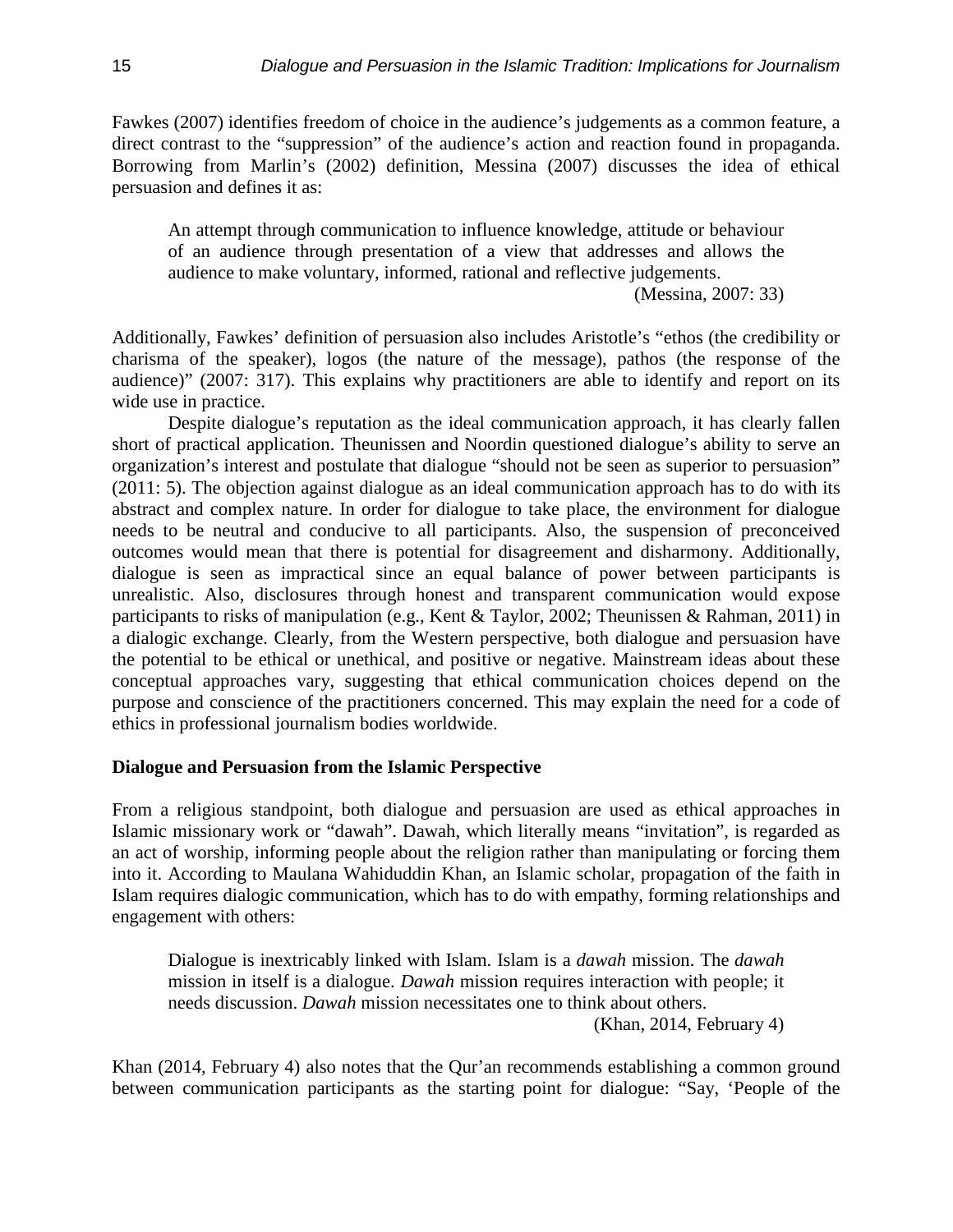Book, let us come to a word common to us that we shall worship none but God and that we shall associate no partner with Him and that none of us shall take others, besides God, for lords'" (3: 64). This invitation to come to an agreement is theoretically persuasion, which suggests that persuasion in Islamic understanding is part and parcel of dialogue. Communication in Islamic missionary work is dialogic in nature as it is not about achieving an end result or preconceived outcome. However, as a starting point, persuasion in Islam encourages the expression of conviction and the sharing of views without deception and imposition, removing the expected outcome at all cost. Thus, communication in Islamic missionary work promotes advocacy as inherent in dialogue to recognize differences and achieve mutual understanding:

Dialogue is not meant for conversion of people. Dialogue is a practical exercise. Every person lives with the belief that he is on the right path. The target of dialogue is to find ways of religious coexistence or religious tolerance. The target of dialogue is not to eliminate differences or to establish a society where there are no differences at all. Those who wish to eliminate differences are trying to establish a utopia. Utopia is possible only in the mind, and not in the real world. Differences are a part of nature. It is quite impossible to eliminate them.

(Khan, 2014, February 4)

In Islamic practice then, persuasive communication exists within the dialogic framework and is ethical and tolerant in nature since acceptance of the message is by one's "own will, not by coercion" (Suhaimi, 2012: 148). It is not a monologue but part of the bigger picture of ongoing exchanges that characterize relationships. Islam recognizes free will and the Qur'an reminds Muslims of the individual's right to choose: "There is no compulsion in religion" (Qur'an, 2: 256). The Qur'an also reiterates that compulsion is unacceptable since differences are inherent in God's creation and part of the human condition:

If it had been your Lord's will, all of the people on Earth would have believed. Would you then compel the people so to have them believe?

Qur'an (10: 99)

One example of religious tolerance during the time of Prophet Muhammad was the meeting of representatives from three religions—Muslims, Christians, and Jews—who participated in a trilogue. In principle then, the process of dialogue can be extended to include more than two participants. The purpose of the cited trilogue was "mutual learning" to improve relationships, promote peace and harmony, and create a better understanding of other religions (Khan, 2014, February 4). Clearly, Islamic dialogue involves suspension of desired outcome (conversion as the end result) since differences are viewed as part of life. However, Islamic dialogue also entails persuasion since one is advocating for a belief system and a way of life within the dialogic framework. In the Islamic perspective then, there is no contradiction between persuasion and dialogue, as both do not require a final outcome:

But there is no contradiction between *dawah* and dialogue. *Dawah* is also a dialogue, while adhering to a particular religion is one's own choice. Conversion is not the right term for the purpose of dialogue.

(Khan, 2014, February 4)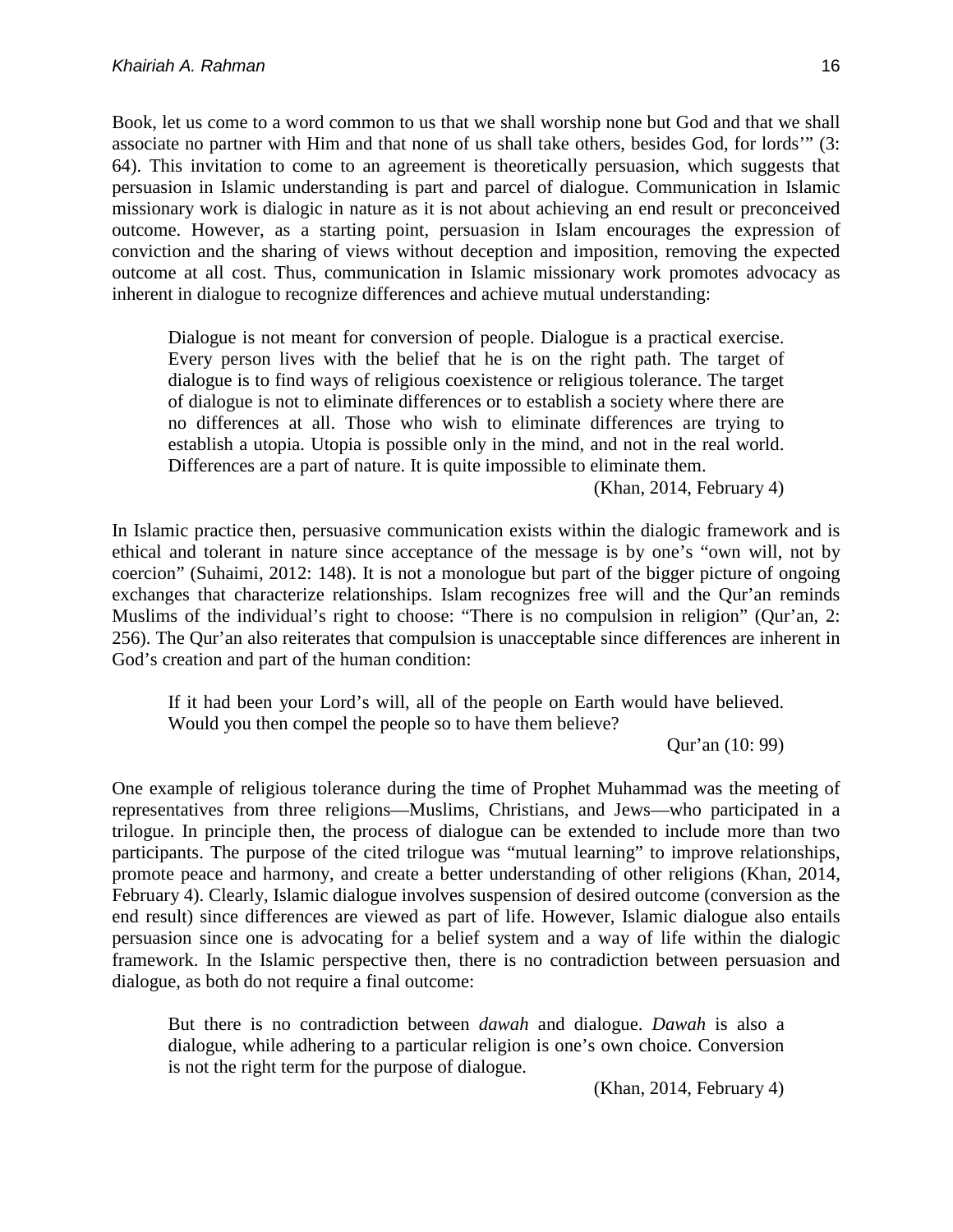In his discussion of interfaith dialogue, Siddiqui (n.d.) defines Islamic dialogue as more than mutual understanding. It also includes involvement in issues of concern to the communication participant, as well as respect and constructive action. As Siddiqui notes, "The reality is that the differences of religions are the plan of God, and it is going to remain so forever. The human burden is to connect with the others in dignity and with respect". Mešić (2008) further reinforces this view to include the notion of acceptance, rather than mere tolerance:

Real dialogue is possible only in the presence of mutual knowledge and acceptance of cultural and religious values. Accepting others must mean more than tolerance—it should mean accepting them as members of the community without necessarily any loss of their unique identity.

(Mešić, 2008)

In 2011, the International Association for Muslim Public Relations and Communication Practitioners (IAMPRC) discussed the theory and ethics of Islamic communication practice. Jointly organized by the International Islamic University of Malaysia, ASEAN (Association of the South East Asian Nations) Public Relations Organization and the Kargozer PR Institute, the conference discussed three broad areas that add to the Islamic concept of both dialogue and persuasion, which are discussed in the following sections.

## *The Role of Prophet Muhammad as a Respected Communication Practitioner*

One prominent aspect of the communication practitioner in Islam is that of character. Prophet Muhammad is held as the ultimate role model. His life and times, in word and deed, were narrated and passed down through a chain of reporting from those closest to him. His actions and advice on various matters are constantly referred to as the benchmark for ethical behaviour. While the Qur'an is God's word and guidance, the Prophet's actions are regarded as the embodiment of the Qur'an—theory in application. A statement by IAMPRC extols elements of the Prophet's character that contribute to effective communication:

Prophet Muhammad's communicative values of liberty, justice, modesty, and politeness were matched with practical deeds. His skilful use of rhetoric demonstrated his commitment for meaningful competent communication for humankind in general. His speeches demonstrate that he sought to see all humankind from the lens of kindness, modesty, moderation, justice, liberty, gentility, generosity and love.

(lastprophet.info, 2011, December 20)

In practice, these qualities would be required of a Muslim communication practitioner regardless of which communication approach is used. Suhaimi (2012) highlighted the important role of the communicator or narrator in Islam who is perceived to be reliable, honest, fair, and knowledgeable. Undoubtedly, the character of the communication practitioner serves as an ethical measure of professional conduct in all dealings with others. Tomeh (2010) further reinforces this idea in his analysis of persuasion in Islamic law from the Aristotelian rhetorical perspective of ethos, pathos, and logos. Not only is the ethos dependent on knowledge and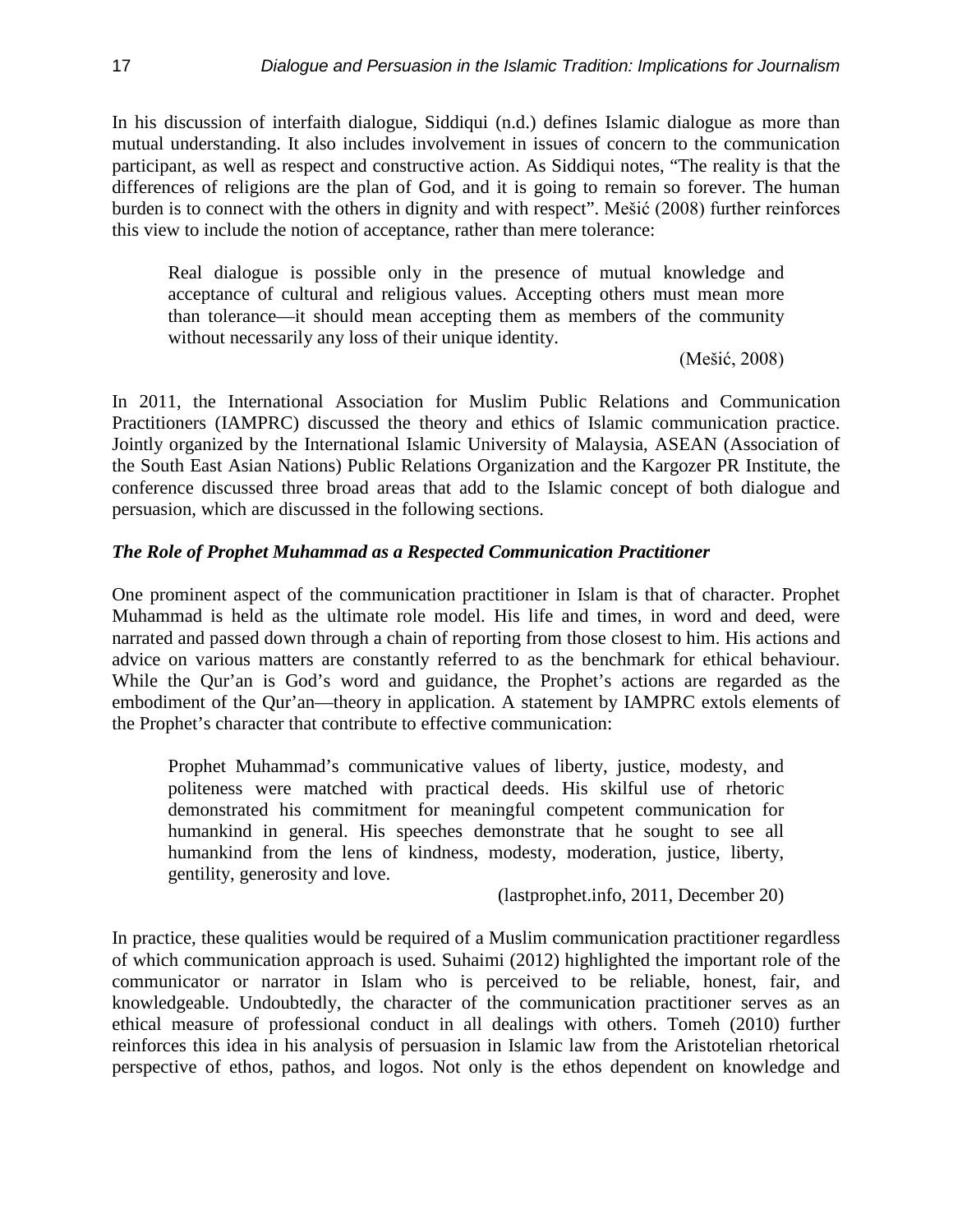reputation but it also relies on the charismatic leader having "qualitative attributes such as piety, cautiousness, and perfectionism" (Tomeh, 2010: 149).

In addressing the Muslim audience, pathos relates to connecting with their needs and "implies an audience with both worldly and spiritual aspirations, hopes, and values. On a spiritual level, pathos asserts the existence of a community striving to conform to principles derived from divine scripture" (Tomeh, 2010: 62). In appealing to the worldly and spiritual needs of the Muslim audience, the communication practitioner should observe the logical argument (logos). According to Tomeh, "logos in Islamic law requires that a position not contradict a legal injunction of the Qur'an or the most rigorously authenticated narrations of Prophet Muhammad" (2010: 166). Thus, the specific aspects pertinent to persuasive Islamic communication are the character of the communicator, understanding the Muslim audience's needs, awareness of their views and engaging the audience by relating to their needs and views.

## *Justice and Accountability: Prerequisites of Islamic Communication Practice*

The former Malaysian Prime Minister, Abdullah Ahmad Badawi, at the Global Muslim Public Relations Awards Ceremony in 2011, highlighted these two prerequisites. He describes these ideas as Islamic, "with their primary sources in the Qur'an and the *Sunna* -- every word, deed, and approval ascribed to the Prophet" (lastprophet.info, 2011, December 20). Whereas accountability requires the Muslim practitioner to be mindful of the consequences of their actions, justice requires truthfulness. Ethical communication should provide accurate information so that the communication participant is equipped to make an informed decision. These prerequisites are central to Islamic ethics as established by the Prophet. Similarly, both justice and accountability are also relevant to ethical communication discussions in current mainstream communication literature.

## *The Central Role of Shura (Collective and Community Consultation) in Islamic Thought*

Another aspect of ethical communication for both the dialogic and persuasive approaches is consideration of the social framework. Collective and community consultation (*shura*) is part of Islamic communication where the process of feedback and consensus make the final decision or action an ethical one. At the 2011 conference, Daniel Tisch, chair of the Global Alliance, noted that the seeking of mutual agreement or consensus is necessary "without which no authority has legitimacy". He also linked Islamic thought on ethical communication to ideas that are currently dominating discussions on communication ethics:

While these [justice, accountability and *shura*] are ancient ideas in Islamic thought, they could not be more relevant to modern PR: for example, consider the importance of ethics, transparency, authenticity, accountability and mutual understanding to successful corporate communication and stakeholder governance.

(lastprophet.info, 2011, December 20)

Clearly, Islamic understanding of dialogue and persuasion is not merely the description of an ideal framework. It is a realistic potential practice for the Muslim, governed by the various considerations outlined. There are other records of the Prophet's advice on behaviour that should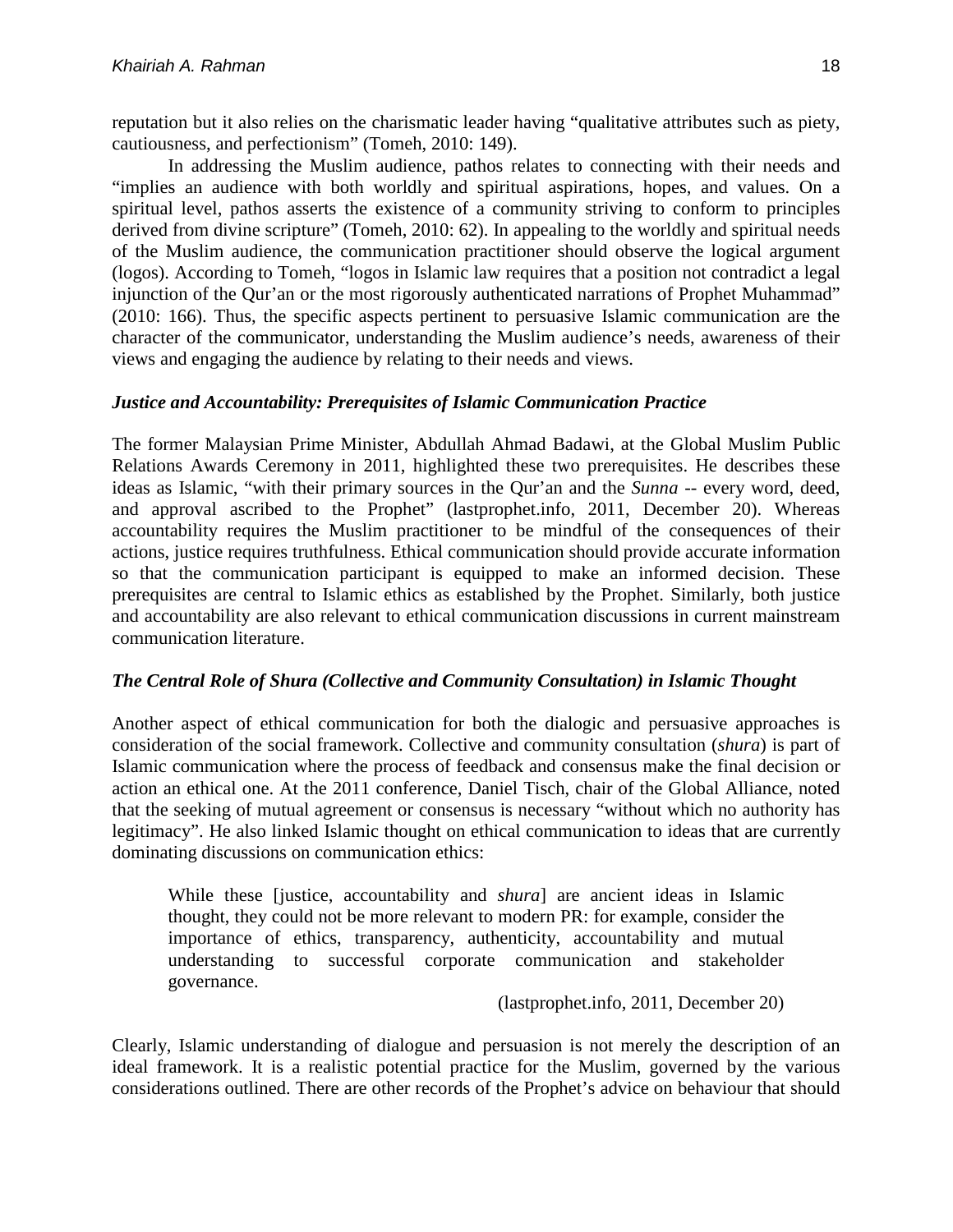also be used to guide communication conduct. For example, Wattimena (2011) quoted Prophet Muhammad's warning against being a hypocrite (*munafiq*):

Whoever has the following four (characteristics) will be a pure hypocrite and whoever has one of the following four characteristics will have one characteristic of hypocrisy unless and until he gives it up.

- 1. Whenever he is entrusted, he betrays.
- 2. Whenever he speaks, he tells a lie.
- 3. Whenever he makes a covenant, he proves treacherous.
- 4. Whenever he quarrels, he behaves in a very imprudent, evil and insulting manner.

(Sahih al-Bukhari, cited in Wattimena, 2011)

Prophet Muhammad was hugely respected for his exemplary leadership, ethical conduct, and wisdom. From the Islamic perspective, a good communication practitioner is expected to be led by a conscience that dutifully observes the guidelines explicitly stated and modelled by the Prophet. In his development of a cultural model of Islamic communication, derived from Islamic jurisprudence, Wilson (2011, May 17) incorporates six aspects of decision-making in Islamic law, namely *ijma'* (consensus), *ikhtilaf* (difference of opinion), *qiyas* (deductive analogy), *ijtihad*  (independent judgement resulting from wrestling with legal sources), *'aql* (intellect), *and urf*  (local knowledge and customs), into a cultural model involving the "cyclical harmonization" of stages, commonly found in business models. While there is no explicit mention of ethics, or the communication approaches used, the model proposes a deeper understanding of context, which "necessitates constant situation-specific re-evaluation" (Wilson, 2011, May 17). This adds to the skill repertoire expected of the communication practitioner. While the model originally applies to the assessment of legal restrictions on religious activities, it is also useful for assessing ethical communication in various contexts. For example, to what extent can journalists in frontline reporting use information on wartime strategies? How is content accessed from social media and what criteria are used in their selection?

#### **Summary of Western and Islamic Views of Dialogue and Persuasion**

*Figure 1* captures the differences and similarities between the dialogic and persuasive theories of the two worldviews. The main difference lies in the separation of both models and their ethicalunethical potential as legitimate considerations in practice. Interestingly, like the Western viewpoint, Islamic dialogue involves suspension of desired outcome (conversion as the end result) since differences are viewed as part of life but unlike the Western perspective, Islamic dialogue entails persuasion since one is advocating for a belief system and a way of life.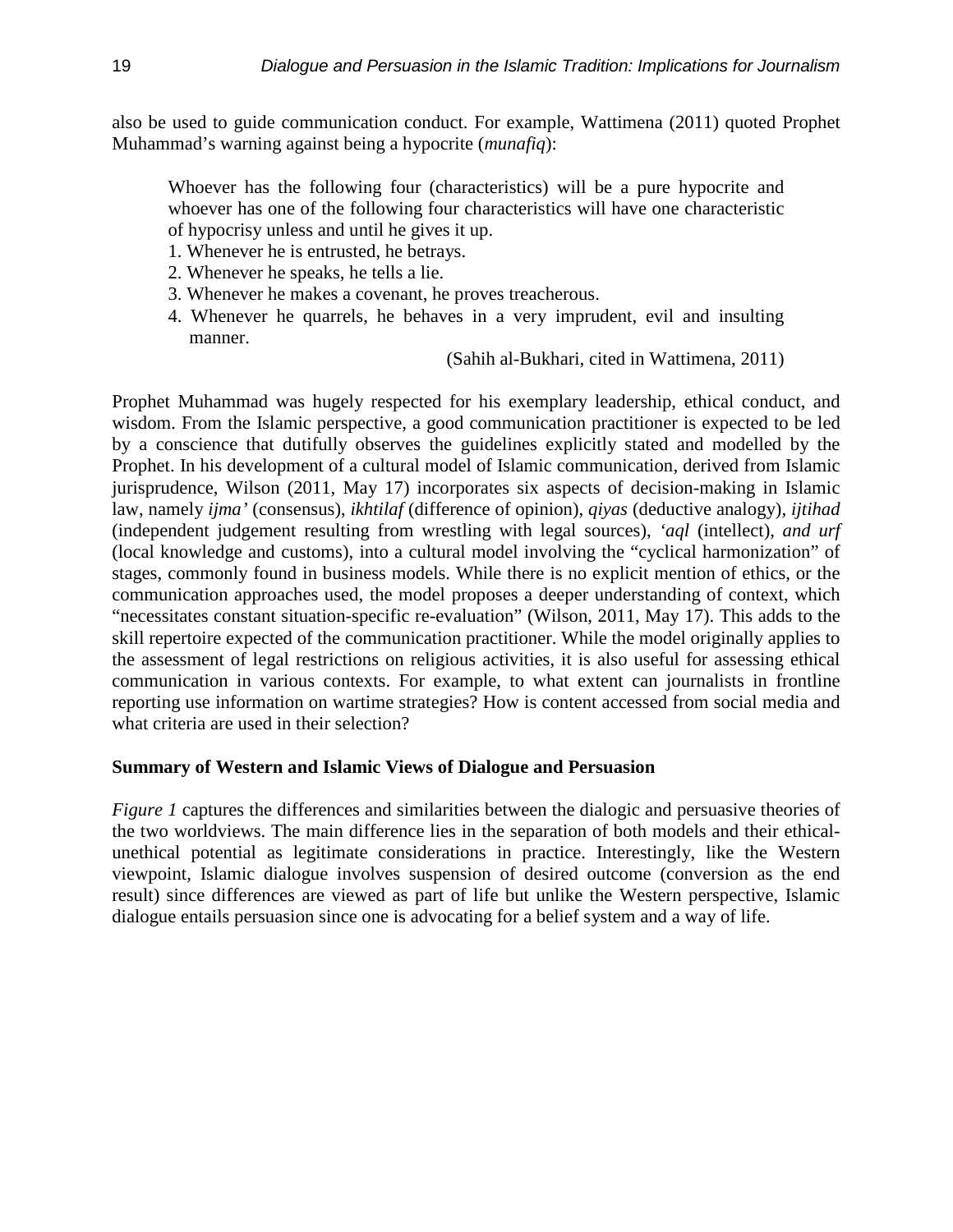



In the Islamic tradition, unethical practice is a sin. The collective community consultation (*shura*) works to ensure adherence to ethical guidelines. Islamic communication sees differences as non-conflicting and a necessary part of mutual learning. This is similar to Buber's (1970) Ithou relationship where the agreement to disagree is part of mutual understanding. Dialogue requires the suspension of expected outcomes and prepares one for differences in opinions and an altered reality resulting from the exchange. This shared view has its roots in the Abrahamic religion. The actions one make in fostering relationships have a religious grounding, ultimately answering to Buber's I-thou relationship with God. In this respect, both the Western and Muslim worldviews accept that dialogue is ethical and positive. Participants have the opportunity to equally engage in communication, promoting understanding and mutual benefit for common good. However, critiques of dialogue in Western literature also see transparency and honesty in dialogue as an opportunity to misuse disclosed information, as well as expose differences that could cause disharmony and disagreement. The ideal "equal relationship" is also considered unrealistic as unequal power balance is inevitable in context. In the Islamic worldview, observance of ethical guidelines is the precursor to ethical behaviour; this underlies the mindful assessment and constant improvement of the communication process. The purpose of dialogue is to establish a relationship that supports respect, dignity, and acceptance among communication participants despite their differences.

The Western ideology sees both disclosure in dialogue and controlled information in persuasion as potentially harmful since the content can be used for manipulative purposes. This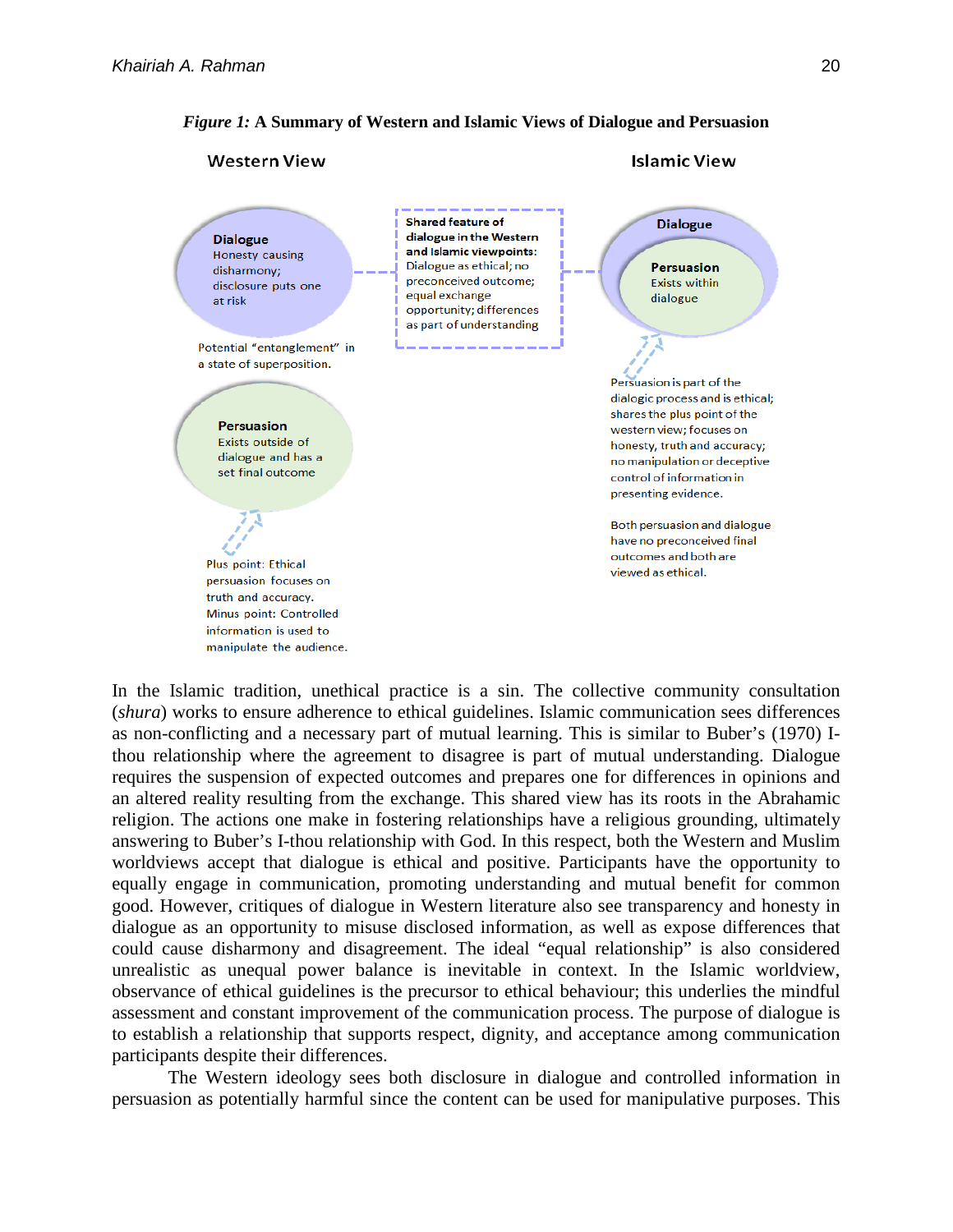comes back to the idea of unethical practice as a possible consideration whereas in the Islamic ideology, the Prophet's examples and advice (*sunna*) do not support such practices.

Both worldviews see ethical persuasive content as accurate and truthful where the audience exercise freedom of choice and have access to information. However, persuasion is also viewed in western literature as part of propaganda and has the potential to control, manipulate, and deceive. While the Western concept of persuasion is driven by actions that are justified by the end result, the Islamic version does not have that pressure to achieve a definite result at all costs. Ethical persuasion is part of the dialogic framework in the Islamic view and the two are not mutually exclusive. In fact, ethical persuasion in Islam does not exist in a vacuum and expects a dialogic component, which is necessary for forming positive relationships.

#### **Implications for Journalism**

Those who struggle with mainstream dialogic and persuasive theories see the ethical ambivalence that might explain ethnocentric reporting. Ethics govern communication behaviour in the Islamic framework, with positive potential for its use in conflict journalism, investigative journalism, and development journalism.

#### *Conflict and Peace Journalism in Muslim environments*

Dialogue and ethical persuasion are valued and much needed. Negative effects of persuasion in terms of inaccurate or false information and the indiscriminate use of stereotypes would encourage escalation of religion-related violence and sabotage peace negotiations. There have been many reported incidents of attacks on Muslims in America following Donald Trump's anti-Islam rhetoric. Historically, one significant example of false information peddled by American media is the notorious "weapons of mass destruction" and the overuse of the oxymoron "Islamic terrorism". Extremism is unacceptable in Islam as the Qur'an speaks of Muslims as "a just nation" and the Prophet promoted moderation, as quoted in the Hadith by Imam Al-Bukhari:

The religion (of Islam) is easy, and whoever makes the religion a rigor, it will overpower him. So, follow a middle course; if you can't do this, do something near to it and give glad tidings and seek help (of Allah) at morn and at dusk and some part of night.

In his talk on "Conflict Reporting to Peace Journalism" at the Asian Congress for Media and Communication Conference in Hong Kong (2014), Jesus Dureza, Chairman and President of the Philippine Press Institute, shared how an inaccurate report by a local newspaper that sensationalized violence, disrupted the peace process between Muslims and the government in Mindanao. Indeed, peace journalism should use both dialogue and persuasion in the Islamic sense to focus on truthful and balanced information to create understanding, rather than contribute to conflicts. For example, dialogue can be used to gather primary material for telling empathetic stories about the lives of children and civilians affected by conflict. Persuasion can also be used to assess the situation and suggest ways of helping victims of conflict. As noted in the Islamic version of dialogue, persuasion is present when one advocates a viewpoint but without requiring acceptance or agreement as the final outcome.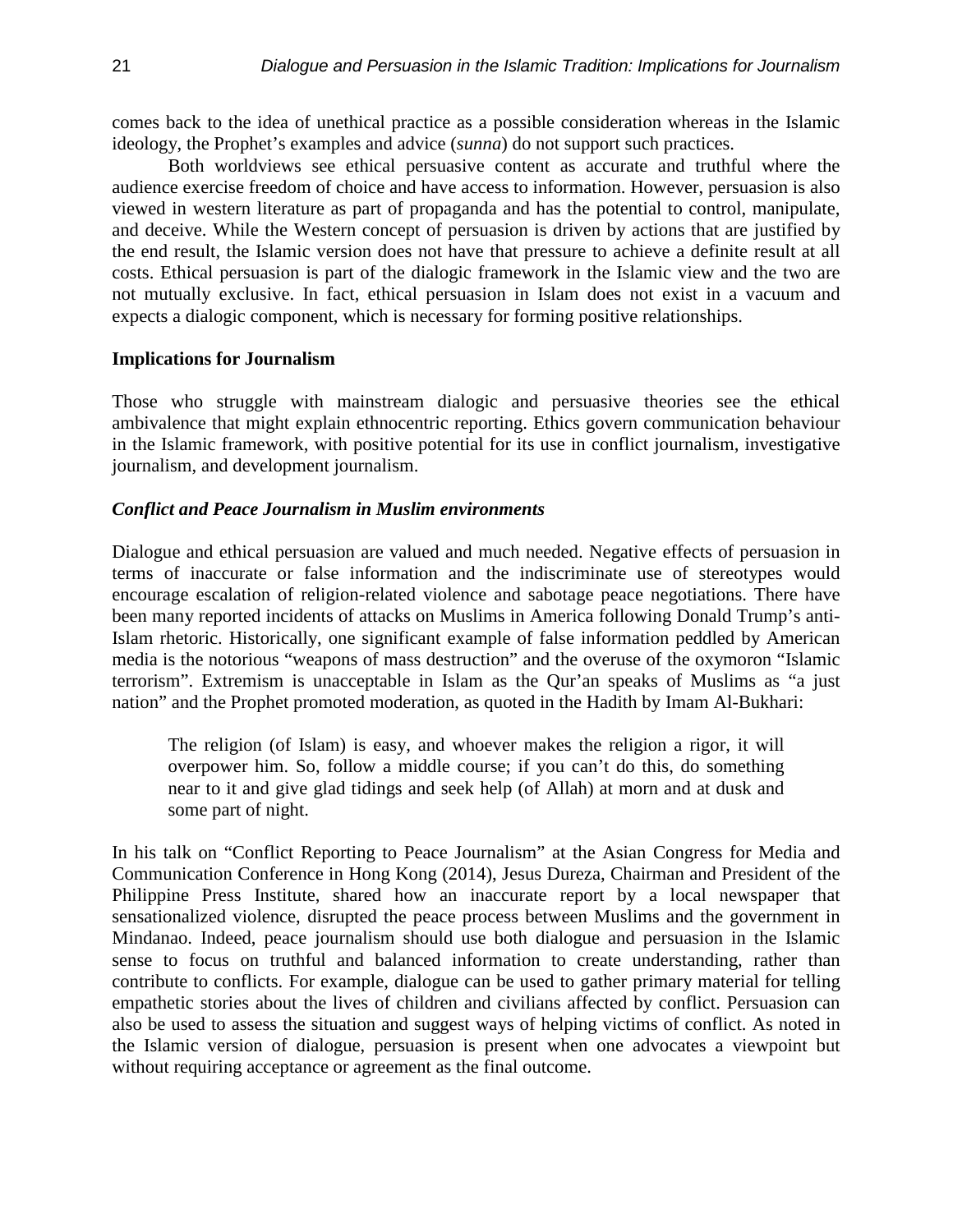## *Investigative Journalism in Muslim Environments*

This type of journalism focuses on issues and can be influenced by ethnocentric perceptions. Dialogue should be used in this context so that participants can benefit from mutual understanding through equal sharing opportunities without agendas. It builds relationships and ensures balanced reporting. Ethical persuasion, which favours accurate and complete information, is also important to highlight the issues that need immediate attention. For example, in reporting on the crisis of the missing Malaysian Airlines flight MH370, Western media, such as CNN, were heavily criticized for their ongoing conjecture on possible theories for the aircraft's disappearance. Their lack of accurate content caused a Washington post columnist to remark:

When stories are incomplete, we have an instinct to write endings. 'What happened?' is the basic question that all journalism tries to answer. But when we don't know the answer, we should just say so—and then shut up.

(Wilstein, 2014, March 21)

American Fox News also came under fire from Malaysian netizens for attempting to link the captain of MH370 with terrorism. His family and friends were manipulated into giving neutral information that was then theorized to discredit him. Such biased reporting was criticized by angry Malaysians as a Western media attempt to reinforce negative stereotypes, tarnish Muslims, and harm the reputation of their country (Malaysia Digest, 2014, March 27).

## *Development Journalism in Muslim Environments*

Both dialogue and persuasion in the Islamic sense can be effectively used to create understanding and inform audiences with a view to educating and initiating change by highlighting issues affecting society. For example, BBC journalist Yvonne Ridley, who was a Taleban captive, reported that the Taleban suffered "an unfair press" in the West and that "they were demonised beyond recognition, because you can't drop bombs on nice people" (Bayman, 2004, September 21). In employing Islam's dialogic and persuasive approaches, Ridley was able to advocate for a viewpoint that is fair and balanced, and initiate changes in mindsets and challenge negative stereotypes. For example, Ridley explained that just as there are oppressed women in Muslim countries, there are oppressed women in Tyneside (in England) and that "oppression is cultural, it is not Islamic. The Koran makes it crystal clear that women are equal" (Ibid).

#### **Conclusion and Potential Research**

One way Western media can repair reputation loss through distrust is to tell the story from the source perspective. The business of the "fourth estate" is to remain ethical in reporting stories so that faith in the generally perceived corrupted media can be restored. While this paper draws on the Islamic interpretation of dialogue and persuasion, the ideas may well resonate with both Muslims and non-Muslims alike. Theoretically, since the Qur'an is God's word and the Prophet's practice is "the living Qur'an", guidelines on ethical behaviour are likely to appeal to people with a moral conscience.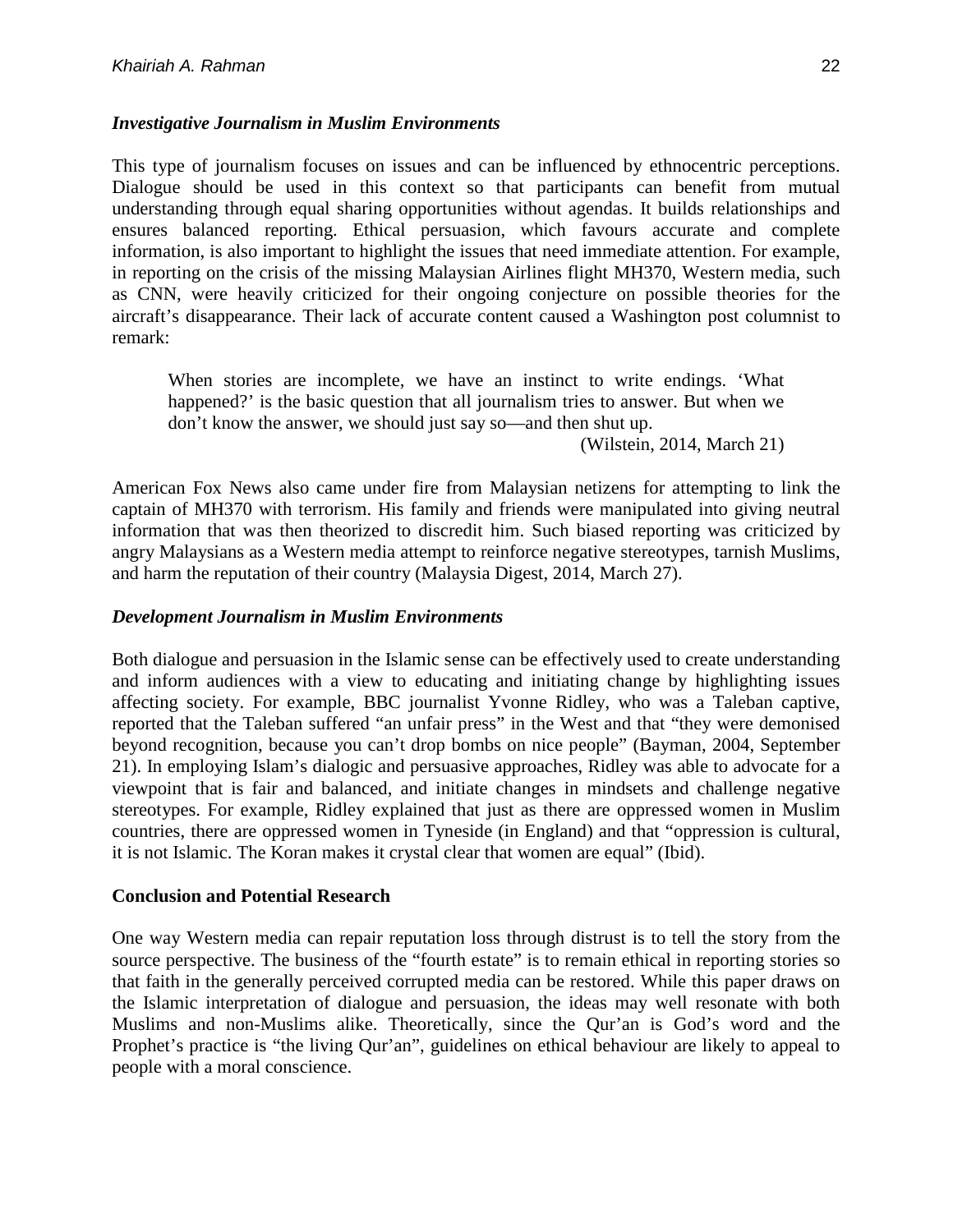Dialogue and persuasion in the Islamic tradition are equally ethical. Unlike the Western mainstream perspective that allows for unethical practice in both communication types, the Islamic version posits a holistic ethical framework. It stresses building positive relationships through empathetic listening, staying truthful, remaining respectful, and accepting differences. This prescription in theory is the ideal that a Muslim in communication should strive towards: a way of life to guide one's conduct in a professional capacity. Admittedly, in application, there are likely to be complexities and choices must be made. For example, how much content should be conveyed in order to be truthful? What if an emotional situation distracts from the listening process or creates an unequal exchange?

This preliminary work is limited by the existing literature and the views expressed on dialogue and persuasion from both the Western and Islamic perspectives. Interestingly, some of Buber's (1970) ideas on dialogue, which have influenced Western views, reflect Islamic principles. This is probably due to their shared Abrahamic faith. However, there are aspects related to dialogue and persuasion in the Islam that are unique, such as the function and positioning of persuasion within the dialogic framework. With globalization and international education, there is a need to introduce alternative communication theories to the existing body of knowledge. In the book *Intercultural Dialogue*, Demenchonok (2014) looked at the theme of harmony in diversity through various cultural lenses such as Confucianism and Taoism. Such studies illustrate the emergence of other theories that can inform journalism practice and improve intercultural understanding. More studies on religious and cultural paradigms in the communication discipline will expand current ways of thinking and doing, fill uncertainties, and create greater tolerance for diversity in our globally interconnected world.

#### **References**

- Alghamdi, Emad A. (2015). The representation of Islam in Western media: The coverage of Norway terrorist attacks. *International Journal of Applied Linguistics and English literature*, *4*(3), 198-204.
- Bayman, Hannah. (2004, September 21). Yvonne Ridley: From captive to convert. *BBC News Online*. Retrieved December 7, 2016, from [http://news.bbc.co.uk/2/hi/uk\\_news/england/3673730.stm.](http://news.bbc.co.uk/2/hi/uk_news/england/3673730.stm)
- Beekun, Rafik I. & Badawi, Jamal A. (2005). Balancing ethical responsibility among multiple organizational stakeholders: The Islamic perspective. *Journal of Business Ethics*, *60*(2), 131-145.
- Buber, Martin. (1970). *I and thou* (Walter Kaufman, Trans.). New York: Touchstone.
- Demenchonok, Ėdward V. (Ed.). (2014). *Intercultural dialogue: In search of harmony in diversity*. Newcastle upon Tyne, UK: Cambridge Scholars Publishing.
- Desilver, Drew. (2013, June 7). World's Muslim population more widespread than you might think. Pew Research Centre. Retrieved December 7, 2016, from [http://www.pewresearch.org/fact-tank/2013/06/07/worlds-muslim-population-more](http://www.pewresearch.org/fact-tank/2013/06/07/worlds-muslim-population-more-widespread-than-you-might-think/)[widespread-than-you-might-think/.](http://www.pewresearch.org/fact-tank/2013/06/07/worlds-muslim-population-more-widespread-than-you-might-think/)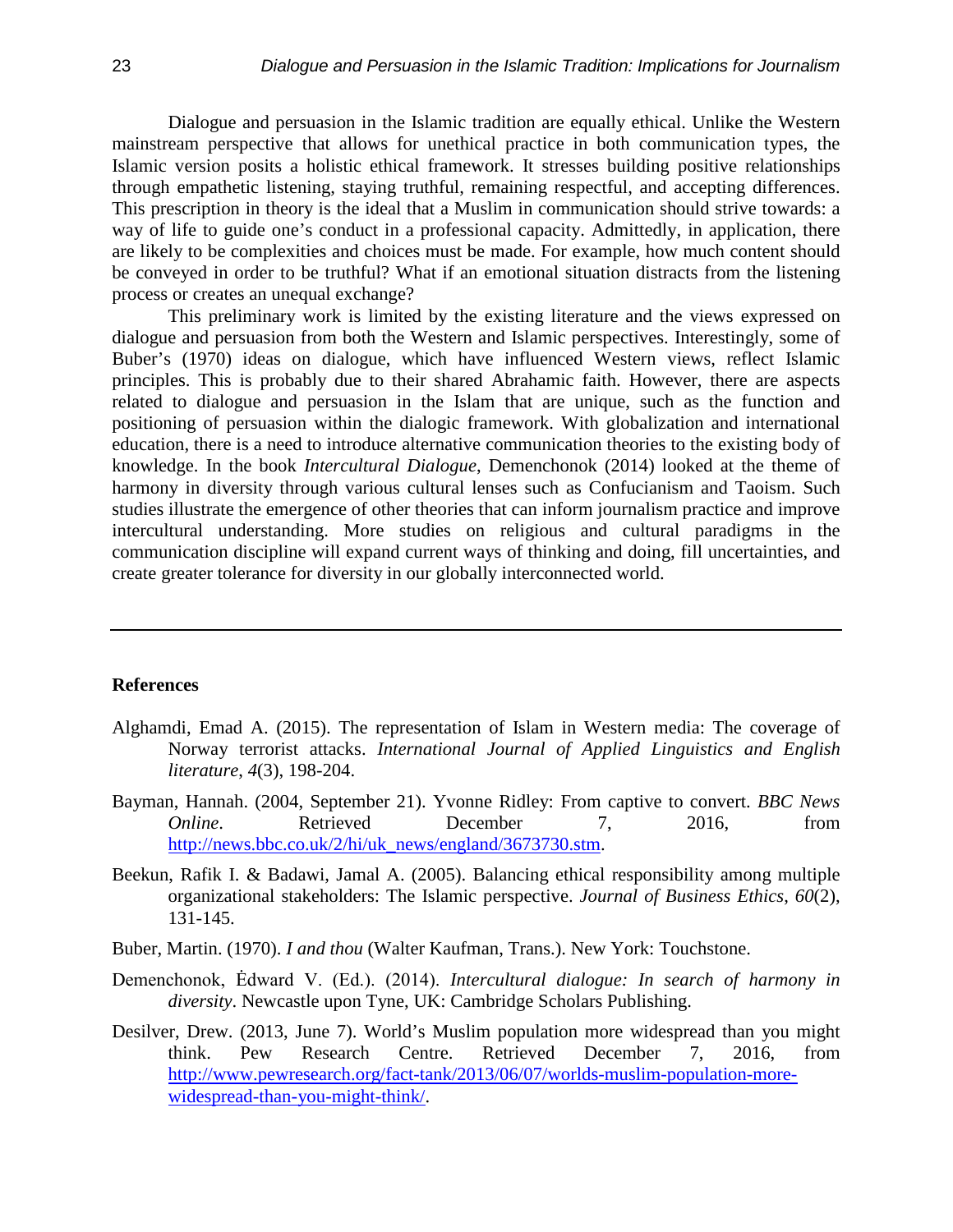- Drury, Shadia. (2010). Demonizing the enemy in the war on terror. In Tareq Y. Ismael and Andrew Rippin (Eds), *Islam in the eyes of the West: Images and realities in an age of terror* (pp. 32-40). London: Routledge.
- Dureza, Jesus. (2014, November 14). *Fostering the shift: Conflict reporting to peace journalism* [Plenary Session]. Asian Congress for Media and Communication, Hong Kong.
- Edelman Trust Barometer. (2014). Retrieved December 7, 2016, from [http://www.edelman.com/p/6-a-m/2014-edelman-trust-barometer/.](http://www.edelman.com/p/6-a-m/2014-edelman-trust-barometer/)
- Eid, Mahmoud & Khan, Sarah. (2011). A new-look for Muslim women in the Canadian media: CBC's Little Mosque on the Prairie. *Middle East Journal of Culture and Communication*, *4*(2), 184-202.
- Eid, Mahmoud. (2014). Perceptions about Muslims in Western societies. In Mahmoud Eid and Karim H. Karim (Eds.), *Re-imagining the Other: Culture, media, and Western-Muslim intersections* (pp. 99-114). New York: Palgrave Macmillan.
- Fawkes, Johanna. (2007). Public relations models and persuasion ethics: A new approach. *Journal of Communication Management*, *11*(4), 313-331.
- Gorham, Bradley W. (2006). News media's relationship with stereotyping: The linguistic intergroup bias in response to crime news. *Journal of Communication*, *56*(2), 289-308.
- Grunig, James E. & Hunt, Todd. (1984). *Managing public relations*. Belmont, CA: Thomson.
- Grunig, James E. (1992) *Excellence in public relations and communications management*. Mahwah, NJ: Lawrence Erlbaum Associates.
- Grunig, James E., Grunig, Larissa & Dozier, David. (2006). The excellence theory. In Carl Botan and Vincent Hazelton (Eds.), *Public relations theory II* (pp. 21-55). Mahwah, NJ: Lawrence Erlbaum Associates.
- Guth, David W. & Marsh, Charles. (2011). *Public relations: A values driven approach*. Boston, MA: Allyn and Bacon.
- Ishak, Mohd Suhaimi B. H. & Solihin, Sohirin M. (2012). Islam and media. *Asian Social Science*, *8*(7), 263-269.
- Kabir, Nahid. (2007). Representation of Islam and Muslims in the Australian media, 2001-2005. *Journal of Muslim Minority Affairs*, *26*(3), 313-328.
- Kent, Michael L. & Taylor, Maureen. (2002). Toward a dialogic theory of public relations. *Public Relations Review*, *28*(1), 21-37.
- Khan, Maulana. W. (2014, February 4). Dialogue and Dawah. Islamic Ideology. Retrieved December 7, 2016, from [http://www.newageislam.com/islamic-ideology/maulana](http://www.newageislam.com/islamic-ideology/maulana-wahiduddin-khan/dialogue-and-dawah/d/35586)[wahiduddin-khan/dialogue-and-dawah/d/35586.](http://www.newageislam.com/islamic-ideology/maulana-wahiduddin-khan/dialogue-and-dawah/d/35586)
- L'Etang, Jacquie. (2007). *Public relations in Britain: A history of professional practice in the 20th century*. Mahwah, NJ: Lawrence Erlbaum Associates.
- lastprophet.info. (2011, December 20). Prophet Muhammad: The founder of Muslim PR. Retrieved December 8, 2017, from: [http://www.lastprophet.info/prophet-muhammad-the](http://www.lastprophet.info/prophet-muhammad-the-founder-of-muslim-public-relations)[founder-of-muslim-public-relations.](http://www.lastprophet.info/prophet-muhammad-the-founder-of-muslim-public-relations)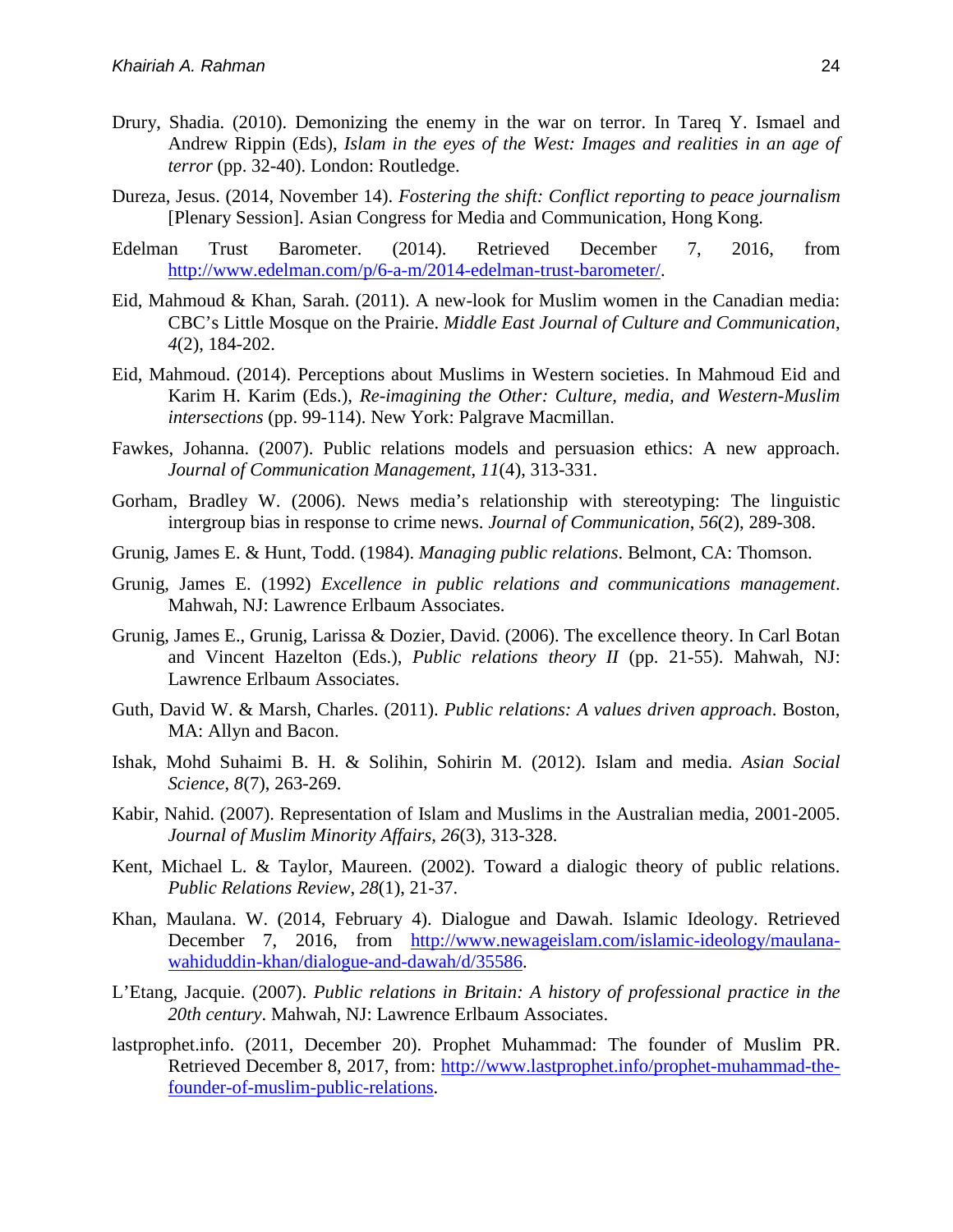- Lipka, Michael & Hackett, Conrad. (2015, April 23). Why Muslims are the world's fastestgrowing religious group. Pew Research Center. Retrieved December 7, 2016, [http://www.pewresearch.org/fact-tank/2015/04/23/why-muslims-are-the-worlds-fastest](http://www.pewresearch.org/fact-tank/2015/04/23/why-muslims-are-the-worlds-fastest-growing-religious-group/)[growing-religious-group/.](http://www.pewresearch.org/fact-tank/2015/04/23/why-muslims-are-the-worlds-fastest-growing-religious-group/)
- Malaysia Digest. (2014, March 27). MH370: Malaysians rallied against US' Fox News for biased report. Retrieved December 8, 2016, from [http://malaysiandigest.com/frontpage/29-4-tile/494653-mh370-malaysians-rallied](http://malaysiandigest.com/frontpage/29-4-tile/494653-mh370-malaysians-rallied-against-us-fox-news-for-biased-report.html)[against-us-fox-news-for-biased-report.html.](http://malaysiandigest.com/frontpage/29-4-tile/494653-mh370-malaysians-rallied-against-us-fox-news-for-biased-report.html)
- Marlin, Randal. (2002). *Propaganda and the ethics of persuasion*. Peterborough, ON: Broadview Press.
- Mersham, Gary, Theunissen, Petra & Peart, Joseph. (2009). *Communication management and public relations: An Aoteroa/New Zealand perspective*. Auckland, New Zealand: Pearson Education.
- Mešić, Mirza. (2008). The perception of Islam and Muslims in the media and the responsibility of European Muslims towards the media. *Culturelink.org*. Retrieved December 7, 2016, from [http://www.culturelink.org/conf/dialogue/mesic.pdf.](http://www.culturelink.org/conf/dialogue/mesic.pdf)
- Messina, Alex. (2007). Public relations, the public interest and persuasion: An ethical approach. *Journal of Communication Management*, *11*(1), 29-52.
- Perigoe, Ross & Eid, Mahmoud. (2014). *Mission invisible: Race, religion, and news at the dawn of the 9/11 era*. Vancouver, BC: University of British Columbia Press.
- Robie, David. (2014). *Don't spoil my beautiful face: Media, mayhem and human rights in the Pacific*. Auckland, New Zealand: Little Island Press.
- Seitel, Frazer P. (2011). *The practice of public relations*. Upper Saddle River, NJ: Prentice Hall.
- Siddiqui, Ataullah. (n.d.). The purpose of interfaith dialogue. *The Markfield Institute of Higher Education.* Retrieved December 8, 2016, from [http://www.mihe.org.uk/the-purpose-of](http://www.mihe.org.uk/the-purpose-of-interfaith-dialogue)[interfaith-dialogue.](http://www.mihe.org.uk/the-purpose-of-interfaith-dialogue)
- Suhaimi, Suhaimi. (2012). Dakwah and communication programmes in tertiary higher education in Indonesia: A brief survey. *Islamiyyat*, *34*, 145-149.
- Terzis, Georgios. (2014). Media stereotypes of terrorism. In Mahmoud Eid (Ed.), *Exchanging terrorism oxygen for media airwaves: The age of terroredia* (pp. 96-106). Hershey, PA: IGI Global.
- Theunissen, Petra & Rahman, Khairiah A. (2011). Dialogue and two-way symmetrical communication in public relations theory and practice. *Australian and New Zealand Communication Association Annual Conference*, Hamilton, New Zealand. Retrieved December 18, 2016, from [http://anzca.net/documents/2011-conf-papers/513-theunissen](http://anzca.net/documents/2011-conf-papers/513-theunissen-anzca-2011-1/file.html)[anzca-2011-1/file.html.](http://anzca.net/documents/2011-conf-papers/513-theunissen-anzca-2011-1/file.html)
- Theunissen, Petra. (2015). The quantum entanglement of dialogue and persuasion in social media: Introducing the Per-Di principle. *Atlantic Journal of Communication*, *23*(1), 5-18.
- Theunissen, Petra & Noordin, Wan N. W. (2011). Revisiting the concept "dialogue" in public relations. *Public Relations Review*, *38*(1), 5-13.